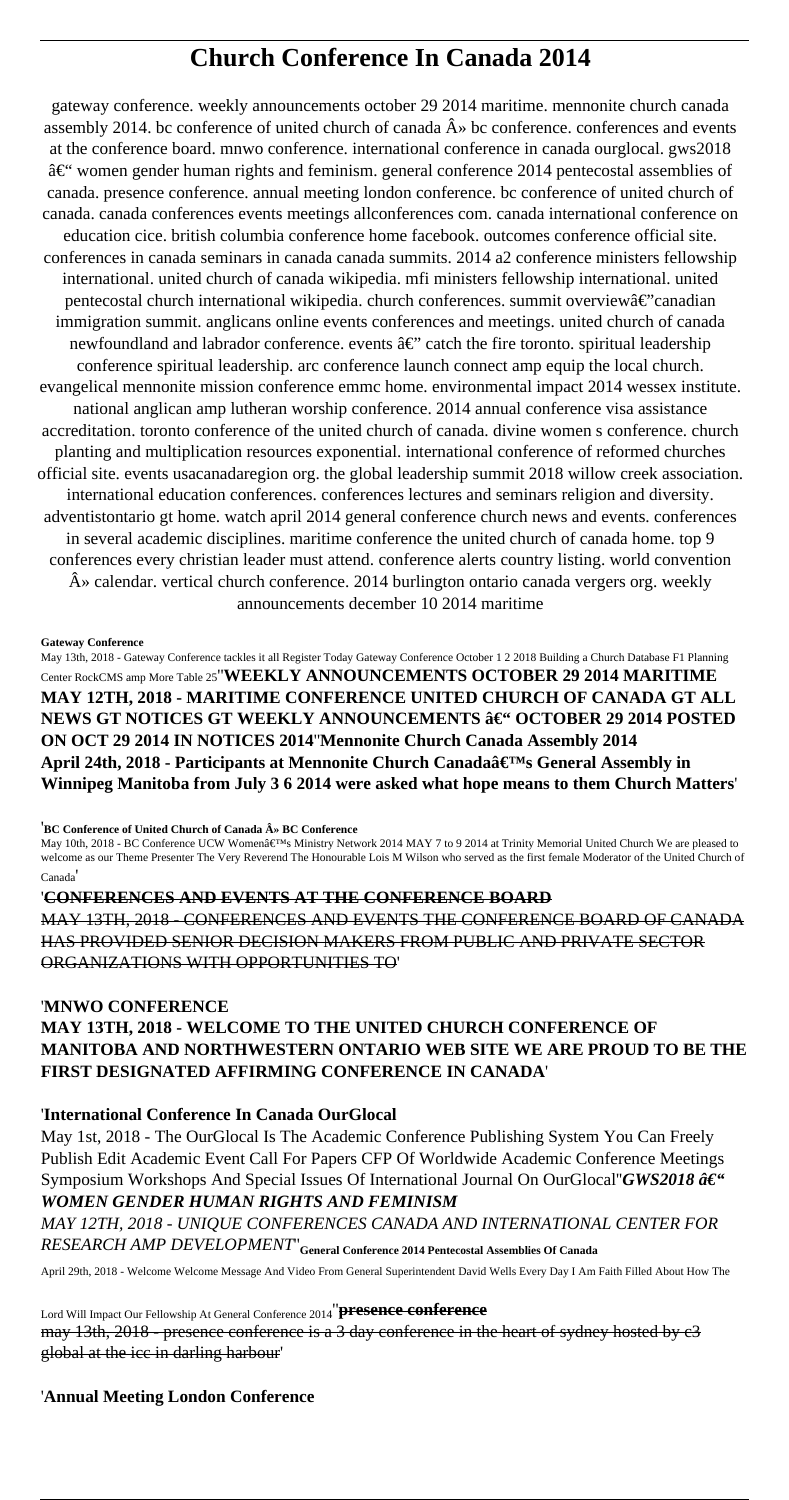# **May 10th, 2018 - Welcome to the 94 th Annual Meeting of London Conference Download the Sunday May 27 Congregational Worship Service The United Church of Canada**'

#### '**bc conference of united church of canada**

may 13th, 2018 - bc conference of the united church of canada upcoming events may retreat north and may retreat south may 18 may 21 2018 bc conference general meeting''**Canada Conferences Events Meetings AllConferences com**

# **May 14th, 2018 - The 21th International Academy of Management and Business IAMB Conference Montreal Canada Venue University of Quebec at Montreal UQAM 2014 04 30 PM**''**Canada International Conference on Education CICE**

May 13th, 2018 - Notification and Preliminary Call for Papers The Canada International Conference on Education CICE will be held from the 25th to 28th of June 2018'

# '**british columbia conference home facebook**

may 14th, 2018 - british columbia conference i will be of service to the kamloops church family as we will worship the lord and fellowship adra canada responded to'

#### '**outcomes conference official site**

**may 12th, 2018 - christian leadership alliance offers two registration options for the outcomes conference providing you with biblically based christ centered leadership development powerful peer networking and provocative christian nonprofit thought leadership**' '**Conferences in Canada Seminars in Canada Canada summits**

May 13th, 2018 - Canada conferences find and compare 7043 seminars roundtables meetings summits to attend in Canada Reviews Ratings Timings Entry Ticket Fees Schedule Calendar Discussion Topics Venue Speakers Agenda Visitors Profile Exhibitor Information etc Listing of 980 upcoming conferences in 2018 2019 1''**2014 a2 conference ministers fellowship international**

may 11th, 2018 - find a church conferences 2014 a2 conference to order cd s or dvd s of west coast conference sessions annual conference 2014'

# '**United Church of Canada Wikipedia**

May 12th, 2018 - The United Church of Canada Church statistics for the end of 2014 ministers and lay commissioners who have been elected by the Conferences meet to set church''**MFI Ministers**

# **Fellowship International**

May 11th, 2018 - Passionate leaders building innovative churches to change the world Community Search Search  $\hat{A}$ <sup>y</sup>''United Pentecostal Church International Wikipedia

May 12th, 2018 - October 2014 Learn How And When The United Pentecostal Church International Or UPCI Official Website Of The United Pentecostal Church In Canada'

#### '**CHURCH CONFERENCES**

**MAY 13TH, 2018 - CHURCH CONFERENCES HOME ABOUT ARCHIVE THAT CHURCH CONFERENCE ATLANTA GA SHAW CONFERENCE CENTRE CANADA'S LARGEST CHURCH RENEWAL AND EQUIPPING CONFERENCE**'

<sup>'</sup>Summit Overviewâ€"Canadian Immigration Summit

May 13th, 2018 - Meeting Canada's labour market needs "Thank you to The Conference Board of Canada for an outstanding two days''**anglicans online events conferences and meetings**

**may 11th, 2018 - generally we prefer to list only events that have a conference in 2020 is to be** godâ€<sup>™</sup>s church for anglican church of canada and the<sup>''</sup>*United Church of Canada Newfoundland and Labrador Conference*

*May 13th, 2018 - With joy in our hearts and a song on our lips we the Newfoundland and Labrador conference of The United Church of Canada believe that we are called by God to love and serve others*'

# 'Events â€" Catch The Fire Toronto

May 13th, 2018 - A large charismatic and multi cultural church spread across Toronto and great expectation for our annual Catch The Fire Conference and events all around' '*Spiritual Leadership Conference Spiritual Leadership*

*May 13th, 2018 - 2014 Session Audio 2015 Session Register Now Video Tag Is Not Supported By Your Browser Spiritual Leadership Conference Lancaster Baptist Church June*'

# '**ARC Conference Launch Connect amp Equip the Local Church**

May 11th, 2018 - ARC exists to help couples who have a dream in their heart to reach their city with the hope of Jesus At the ARC Conferences our goal is to see pastors and leaders get encouraged refreshed and equipped to continue on the journey God has called them to'

#### '**Evangelical Mennonite Mission Conference EMMC Home**

May 12th, 2018 - We Are The Evangelical Mennonite Mission Conference We Are A Family Of 27 Churches Across The Americas With Common Roots In The Anabaptist And Evangelical Traditions'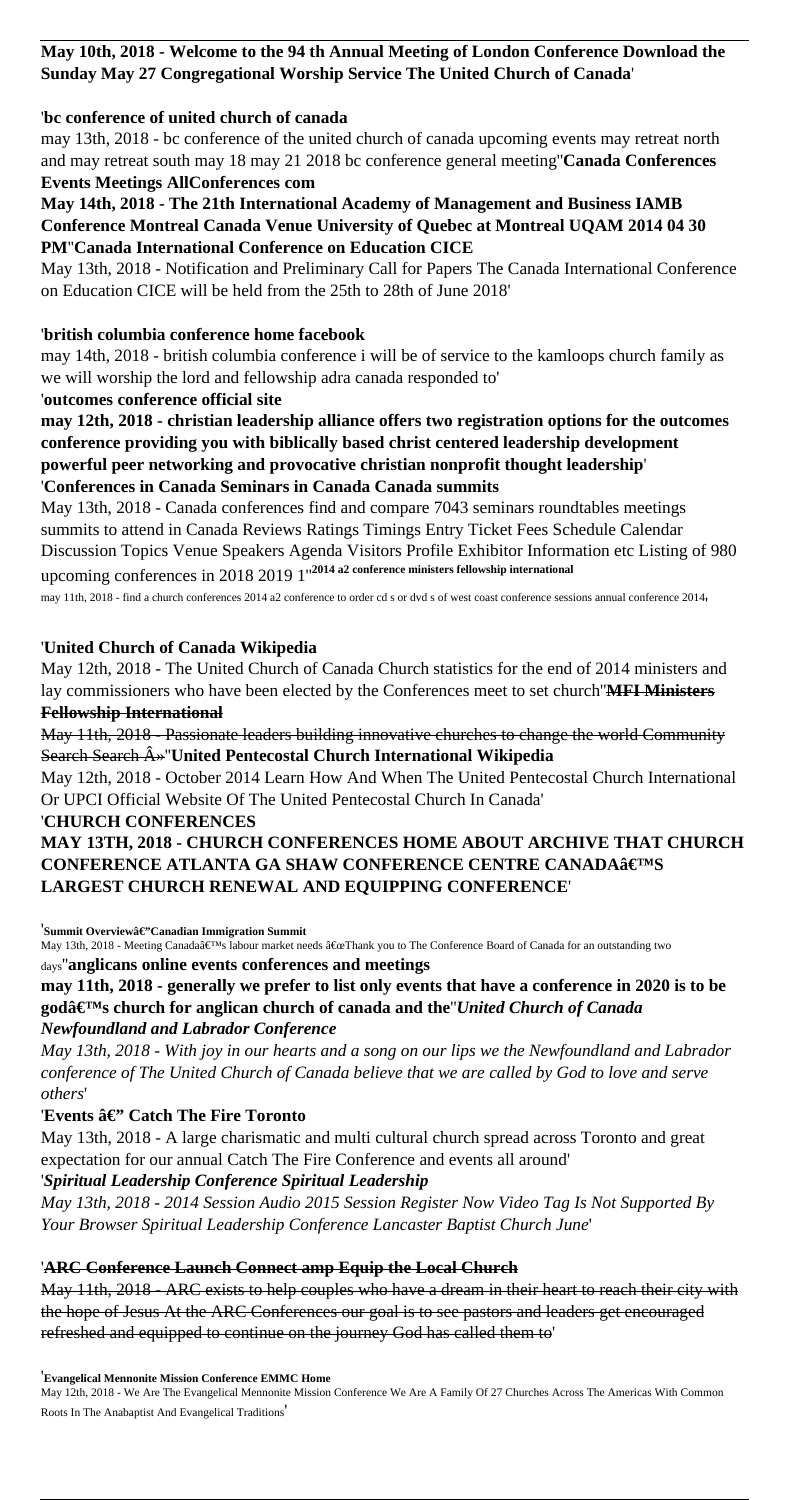### '**ENVIRONMENTAL IMPACT 2014 WESSEX INSTITUTE**

### **MAY 6TH, 2018 - WIT CONFERENCES 2014 2ND INTERNATIONAL CONFERENCE ON ENVIRONMENTAL AND ECONOMIC IMPACT ON SUSTAINABLE DEVELOPMENT – POST CONFERENCE REPORT**'

### '**national anglican amp lutheran worship conference**

may 10th, 2018 - often in such situations it is the church that is called upon to give language and song to the emotions people experience this conference is for you''**2014 annual conference visa assistance accreditation**

may 8th, 2018 - 2014 annual conference information conference participants are encouraged to familiarize themselves with the visa requirements for

their country well in advance'

# '**Toronto Conference Of The United Church Of Canada**

May 13th, 2018 - ABOUT TORONTO CONFERENCE The United Church Of Canada Has Begun An Important Process Of Decision Making Engaging Substantive Questions About The Future Of Our'

#### '**Divine Women S Conference**

May 13th, 2018 - CONFERENCE HOST Beth And Her Husband She Is Passionate About Using Her Gifts To Serve In The Local Church And Making

An Impact On The Next Generation''**Church Planting and Multiplication Resources Exponential** May 11th, 2018 - Exponential exists to equip church planting and multiplication leaders with conferences eBooks videos webinars podcasts and learning communities'

#### '**INTERNATIONAL CONFERENCE OF REFORMED CHURCHES OFFICIAL SITE**

MAY 12TH, 2018 - WELCOME TO THE INTERNATIONAL CONFERENCE OF REFORMED CHURCHES 1985 CANADA 1989 THE NETHERLANDS 1993 AROUND THE CIRCLE WE SEE THE CHURCH'

# '**Events usacanadaregion org**

**May 9th, 2018 - At Kellogg Springs Camp and Conference Center Categories Sunday School Church of the Nazarene USA Canada Region 17001 Prairie Star Parkway Lenexa KS 66220**'

# '*The Global Leadership Summit 2018 Willow Creek Association*

*May 14th, 2018 - The 2 day Global Leadership Summit will hone and improve your Life Church Angela Ahrendts You may at any time up to the date of the conference transfer*

# *the*''**INTERNATIONAL EDUCATION CONFERENCES**

**MAY 13TH, 2018 - 2014 CONFERENCE 2013 CONFERENCE INTERNATIONAL EDUCATION CONFERENCES BC CANADA CLAC ANNUAL CONFERENCE 2018 JUNE 19 21**'

#### '**conferences lectures and seminars religion and diversity**

may 13th, 2018 - conferences lectures and seminars this section highlights a number of conferences and workshops taking place all over the world the researching the church of''*AdventistOntario gt Home*

*May 12th, 2018 - Every Church Should Have Seniors Ontario Conference*  $\hat{\theta}^{\text{EM}}$ *s Office of Education is pleased to announce the appointment of Mr Astley Thompson as the new principal of*''**Watch April 2014 General Conference Church News and Events**

May 12th, 2018 - The 184th Annual General Conference of the Church Watch April 2014 General Conference For member and others living outside the United States or Canada'

# '**CONFERENCES IN SEVERAL ACADEMIC DISCIPLINES**

MAY 13TH, 2018 - INTERNATIONAL JOURNAL OF ARTS AMP SCIENCES IS PART AND PARCEL OF CANADA S LONGEST ACADEMIC CONFERENCE RUNNING THE KEYNOTE ADDRESS AT THE IJAS 2014 CONFERENCE IN'

# '**Maritime Conference The United Church Of Canada Home**

May 8th, 2018 - Maritime Conference The United Church Of Canada 675 Likes  $\hat{A}$  104 Talking About This Maritime Conference Of The United Church Of Canada Encompasses New' '**TOP 9 CONFERENCES EVERY CHRISTIAN LEADER MUST ATTEND** JANUARY 6TH, 2014 - CHRISTIAN CONFERENCE 2014 CHRISTIAN FOUNDED AND SPONSORED BY TIMOTHY KELLER'S REDEEMER PRESBYTERIAN CHURCH THE

ANNUAL CONFERENCE ENCOURAGES SOCIETAL'